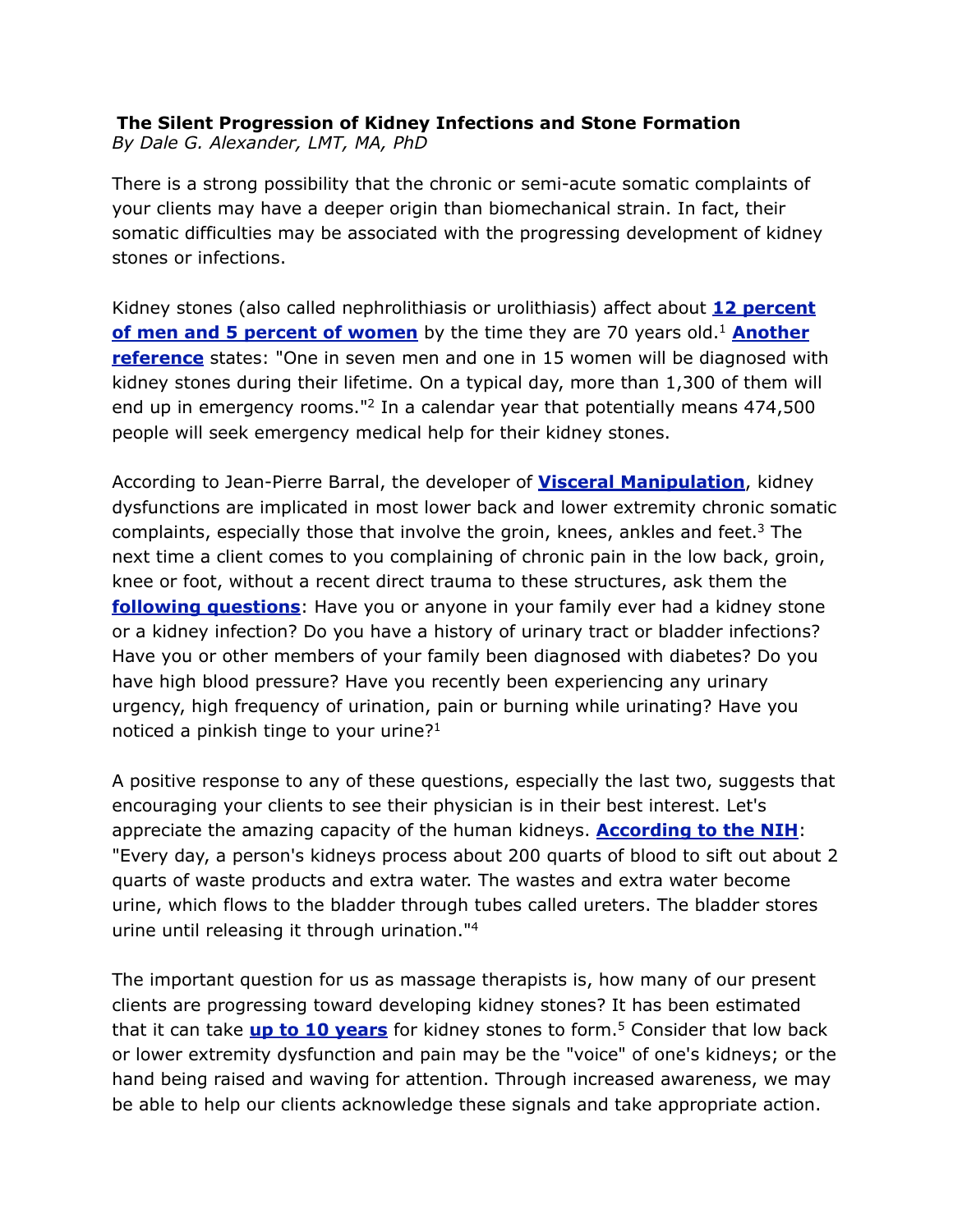## **Silent Kidney Dysfunction**

According to the **[Mayo Clinic Web site](http://www.mayoclinic.com/health/kidney-infection/DS00593)**, "Kidney infection (pyelonephritis) is a specific type of urinary tract infection (UTI) that generally begins in your urethra or bladder and travels up into your kidneys.<sup>6</sup> Another resource suggests that such infections may also result from the encroachment of not only bacteria but also fungi and viruses. The invasion may come from the bloodstream as well as the bladder. Kidney infections seem to occur most often in adult females who are otherwise healthy. Urinary tract infections are **[uncommon in males until old age](http://www.healthline.com/galecontent/kidney-infections.)**, when bladder catheterization and other urinary procedures are more commonly performed.7

Similar to the intense pain of renal colic when passing a kidney stone, an acute kidney infection with its attendant fever and chills, abdominal and back pain, urinary urgency and blood in the urine will generally send an individual to the emergency room rather than to your office.

However, chronic kidney infections, which may lead to chronic kidney disease, is reflected in a gradual loss of the kidneys' ability to filter blood, usually due to high blood pressure or diabetes. When kidney function is seriously impaired, dangerous levels of fluid and waste can quickly accumulate. In the early stages of chronic kidney disease, an individual may have few signs or symptoms. Many people with chronic kidney disease **[don't realize they have a problem](http://findarticles.com/p/articles/mi_m0813/is_1_36/ai_n31340140/)** until their kidney function has decreased to less than 25 percent of normal.2 Obstruction of the flow of urine by stones, an enlarged prostate, strictures (narrowings) or cancers may also **[contribute to chronic kidney disease](http://www.healthline.com/galecontent/kidney-infections.)**.7 Kidney pain is quite tricky because it can radiate to many different parts of the body. The pain may radiate from the organ itself but **[often appears as back pain](http://health.discovery.com/centers/pain/back/back_kidney.html)**.8

According to John Rothchild, MD, a kidney specialist, "The kidney has **[no pain](http://www.bbsonline.org/documents/a/00/00/05/21/bbs00000521-00/bbs.neur5.mcmahon.html)  [receptors except in the capsule](http://www.bbsonline.org/documents/a/00/00/05/21/bbs00000521-00/bbs.neur5.mcmahon.html)**. Things that provoke kidney pain are in response to its capsule being stretched or in response to its inflammation."9 This is why kidney diseases are considered "silent." However, this doesn't mean that the degradation of the kidneys' ability to filter our blood doesn't have an effect on physiological homeostasis.

## **Alerting Your Client**

It is my clinical speculation that the origin of kidney-related lower back and lower extremity dysfunctions probably stems from a combination of two factors: venous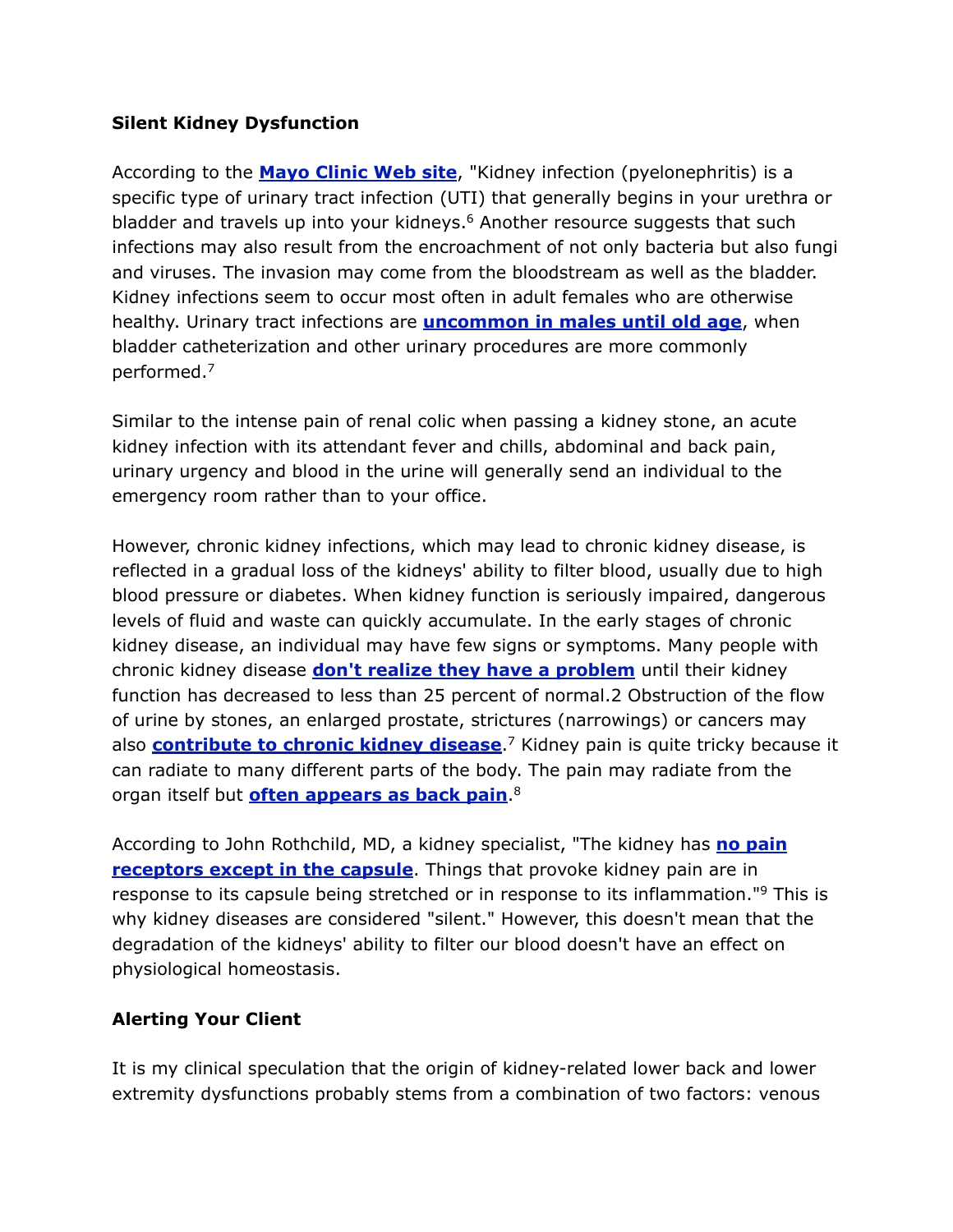and lymphatic congestion as the kidneys filter blood more slowly, and through the neural network of viscero-somatic reflexes within the autonomic nervous system. This is our bodies' evolutionary genius for survival in action. On the downside, this may be how kidney stones and chronic kidney disease may seem to sneak up on us and suddenly emerge. These, among other progressions, rob our clients of their quality of life.10

Our opportunity as massage therapists is to alert our clients to the possibility that their chronic somatic complaints may be related to these dysfunctions and encourage them to seek out medical testing to rule out these progressions as possible contributors to their chronic ailments. Encourage clients to ask for blood tests specific to kidney function, and a urinalysis and a urine culture test.

An emerging theory of the Inside-Out Paradigm suggests that when the biomechanical expressions of organ or spinal-cord dysfunction are normalized such that a client's chronic somatic complaints reduce, the body will show a more classic presentation that can be medically recognized. The number of bodywork sessions needed to facilitate the expression of these dysfunctions varies wildly between a few sessions and a number of years, but the theme continues to repeat itself with chronic conditions.

Clients want their answers to be explainable in musculoskeletal terms. One intention of the Inside-Out Paradigm is to bring to our collective awareness the possibilities of progressions that have little or no direct voice. The progressions of kidney stone formation and kidney infections may play a role in your clients' chronic lower back and lower extremity problems. Early detection and prevention is the only way to stay ahead of these "silent" progressions.

I wish to express my gratitude to Jean-Pierre Barral for assisting me to see more clearly how the human body works.

## *References*

- 1. Preminger G, Curhan G. **[Patient information: kidney stones in adults](http://www.uptodate.com/patients/content/topic.do?topicKey=%7EwwC1.E6r/jr6Pk)**. [www.uptodate.com.](http://www.uptodate.com)
- 2. Schardt D. **[Skipping stones: How to avoid kidney stones](http://findarticles.com/p/articles/mi_m0813/is_1_36/ai_n31340140/)**. January/ February 2009, Nutrition Action Healthletter.
- **3. [www.barralinstitute.com](http://www.barralinstitute.com/)**.
- 4. What do the kidneys do? **[http://kidney.niddk.nih.gov/kudiseases/](http://kidney.niddk.nih.gov/kudiseases/pubs/yourkidneys/index.htm#tests) [pubs/yourkidneys/index.htm#tests](http://kidney.niddk.nih.gov/kudiseases/pubs/yourkidneys/index.htm#tests)**.